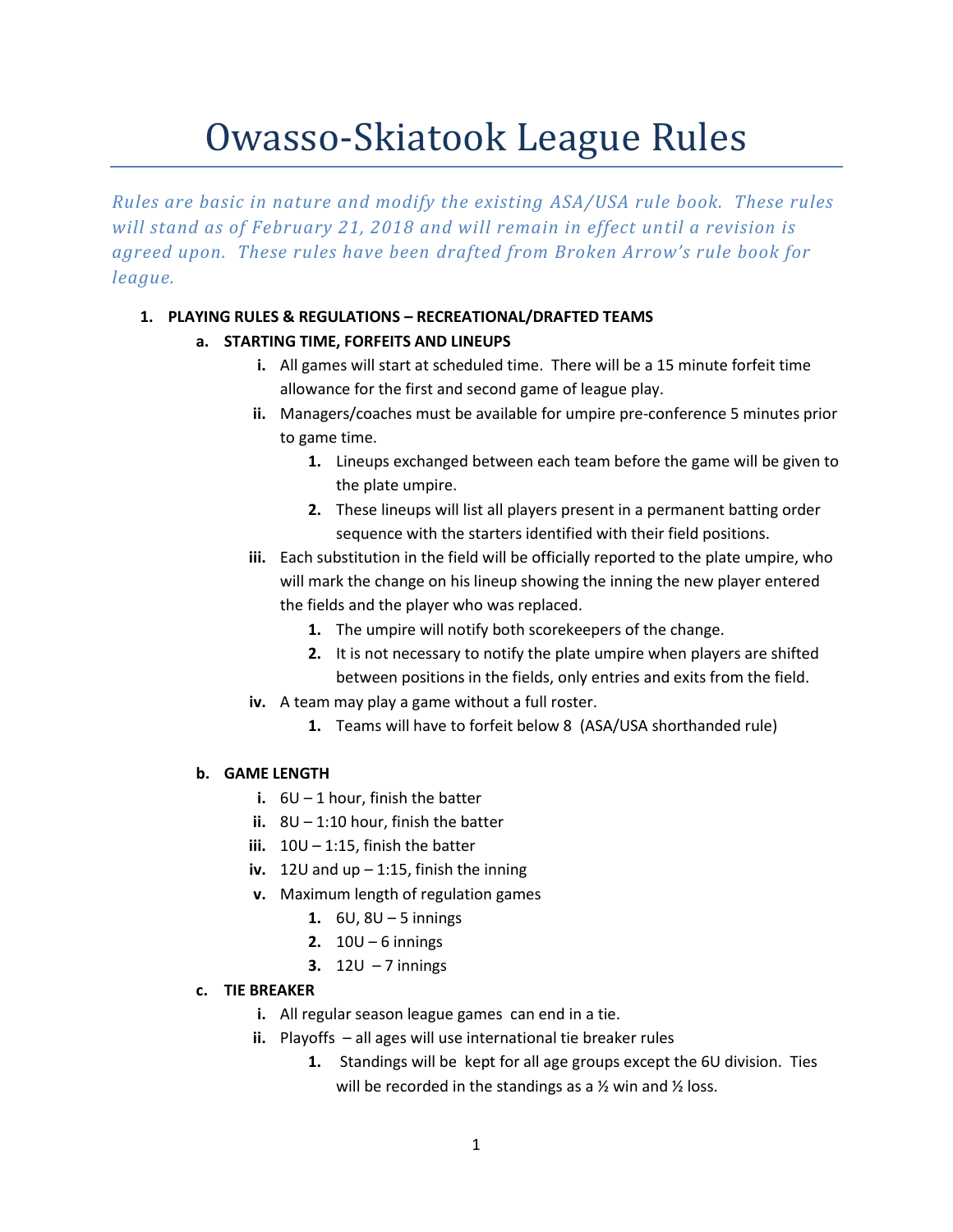- **2.** Playoff matchups for 6U will be determined by blind draw.
- **3.** For age groups in which standings are kept, the tie breaker for playoff seeding will be:

#### **Two Teams tied**

- **a.** Head to Head
- **b.** Record against remaining teams top to bottom
- **c.** Coin Flip

#### **Three or More Teams tied**

- **a.** Records of all teams tied will be compared against each other in a "mini round robin" until reaching a head to head comparison.
- **b.** If three or more teams are still tied, record against teams not included in the "mini round robin" will be compared, from best record to worst record, until reaching a head to head comparison.
- **c.** Once a two team head to head is reached, refer to the Two Team tiebreaker.

#### **d. RAINOUTS**

- **i.** In the event of a rainout, the following constitutes a completed game
	- **1.** 3 innings finished (or 2 ½ innings if home team is ahead)
- **ii.** In the event of an incomplete game, the game will be rescheduled according to the league's discretion. This also includes games rained out prior to starting.

#### **e. RESCHEDULING OF GAMES**

- **i.** Home association officials will be responsible for notifying managers/coaches of all postponements.
	- **1.** Games not played due to rain will be rescheduled by the home park association. .
	- **2.** Home association will be responsible for contacting all managers of the postponed games with the rescheduled date and time.
	- **3.** If a manager/coach wishes to reschedule a game, he/she must notify the home park association no less than 24 hours before the game is to be played. Only short rosters and school functions will be accepted as a legitimate reason.
	- **4.** Games will not be rescheduled more than once. If standings are kept and game cannot be rescheduled, both teams will be awarded a tie.

## **f. SCOREKEEPING**

- **i.** The home team book is the official copy.
- **ii.** Scores will be reported using league provided game cards. Umpire crew for the game will be responsible for turning in the game cards to the designated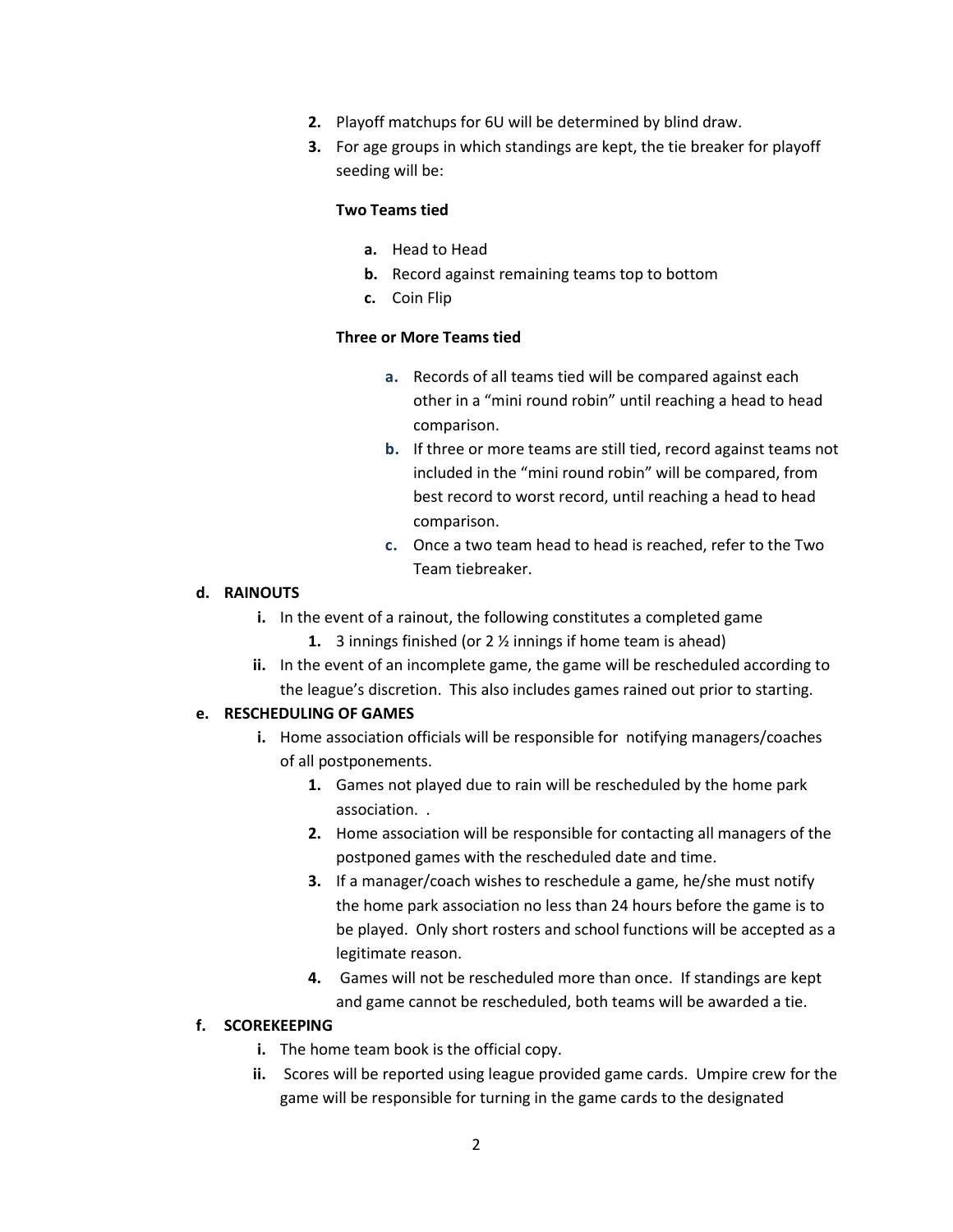individual at each park at the completion of their games. Designated individual at each park will turn in game cards to designated individual who will update standings for each age group.

## **g. PLAYER MINIMUM PLAYING TIME**

- **i.** It will be the responsibility of the manager/coach to exchange line-ups before each game and ensure that these rules are carried out.
	- **1.** Late players to a game will report to the bottom of the lineup.
	- **2.** The late player cannot be substituted in the middle of an inning as a defensive player.
- **ii.** Every player on lineup (roster) must bat at least once.
- **iii.** Players not starting in the field must be substituted throughout the game to ensure each rostered player gets as close to two innings of play as possible.
	- **1.** A stopped game for any reason relieves the manager/coach of this responsibility.

## **h. DETERMINATION OF FINAL STANDINGS AND TROPHIES**

- **i.** No standings are kept for 6U. At the end of the regular season, each player will receive a participation award.
- **ii.** 8U and up
	- **1.** After the Spring season, a post-season playoff will take place to determine the final places.
	- **2.** Trophies and awards will be determined according to the number of teams in each age division.
	- **3.** No standings for any age division will be kept during the Fall season.

## **i. PLAYING RULES AND REGULATIONS – 6U**

#### **i. GENERAL**

- **1.** ALL coaches (and bench staff) must have their ACE certification badge with them at all times. A photo image of the front and back of the badge may be presented as proof of the background check and ACE certification. If the badge or photo image cannot be presented, that person will not be allowed on the field.
- **2. Once the offensive team has scored 4 runs, or 3 outs are recorded, that half-innin**g will expire.
- **3.** The manager/coach will have the option to allow each batter to take all 5 swings off of the tee or may elect to pitch to their own batter 3 balls. If no ball is hit, then the batter may have two tries off the tee. If no ball is hit at this point, the batter will be out.
	- **a.** Pitcher/coach shall pitch with both feet inside the pitching circle. If one or both feet leave the circle the pitch shall be ruled a dead ball strike.
	- **b.** The pitcher shall be a coach from the team at bat.
	- **c.** The defensive pitcher must have at least one foot inside the pitching circle.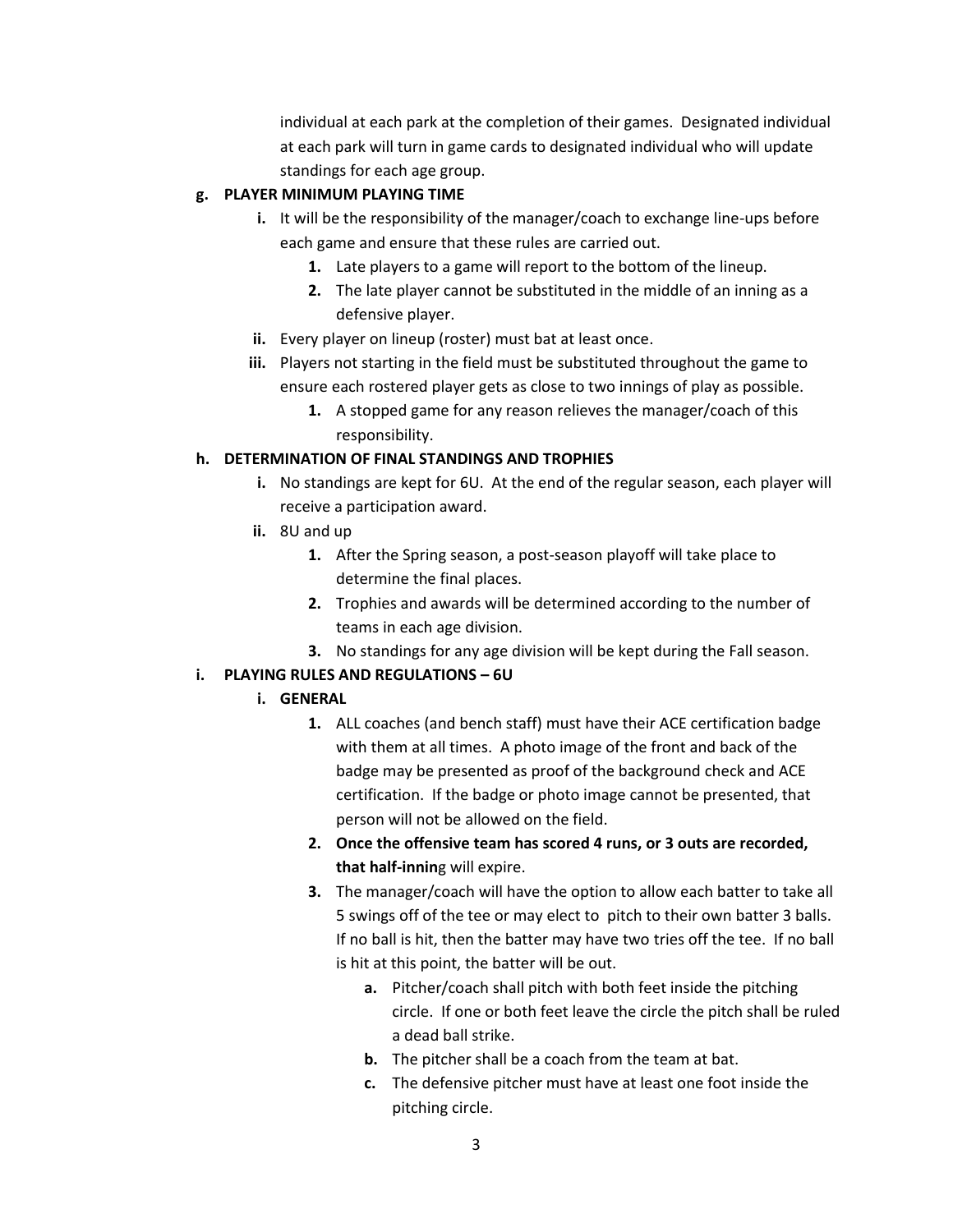- **d.** The pitching coach may coach the batter only.
- **e.** Batter will not be awarded first base if hit by pitch from the coach.
- **f.** Ball not hit past the "arc" during coach pitch will be ruled a dead ball.
- **4.** Each batter will be allowed a maximum of 5 swings per at bat. If the ball is not hit at this point, the batter is out, unless it is fouled off, then another swing is allowed until put in play or swing and miss occurs.
- **5.** No base stealing will be allowed.

#### **ii. PLAYING FIELD**

- **1.** Distance between bases will be 50 feet.
- **2.** The pitching circle shall be defined as the area in the center of the diamond. The area will be outlined by a circle 16 feet in diameter with a pitching rubber in the center 30 feet from home plate.
- **3.** An infield foul line shall be drawn 10 feet in radius from the back of home plate. This line shall be defined as the 'arc' or dead ball line. **Balls not hit past the "arc" will be ruled a dead ball.**
- **4.** The coach's box shall be 3 feet by 15 feet and shall not be closer than 8 feet from the base line.
- **5.** The on-deck circle shall be defined as a circle 5 feet in diameter and shall be located in the vicinity of the dugouts.

#### **iii. EQUIPMENT AND SAFETY REGULATIONS**

- **1.** An 11" soft core softball shall be the official ball of this group. (RIFF 1)
- **2.** The official bat of the age group shall be an ASA/USA approved softball bat.
- **3.** Batters/runners will wear an ASA/USA approved helmet with face mask and chin strap at all times, including leaving and re-entering the dugouts.
- **4.** The catcher will wear an ASA/USA approved catchers helmet, mash, chest and throat protectors. The mask may be removed after the ball is hit.
- **5.** Girls playing in the pitcher's position will be required to wear a face mask at all times during their defensive stand.

#### **iv. GAME RULES**

- **1.** A maximum of two defensive coaches will be allowed in the outfield grass during league play. Coaches are not allowed to touch the ball or interfere will game play. They can only coach the play.  $(2^{nd}$  offense: confined to dugout). A 3<sup>rd</sup> coach may be behind the catcher to assist with equipment needs and may coach the play.
- **2.** Offensive base coaches are permitted in the coaching box and First and Third. No base coach shall touch the runner while the ball is in play. A violation will result in an out.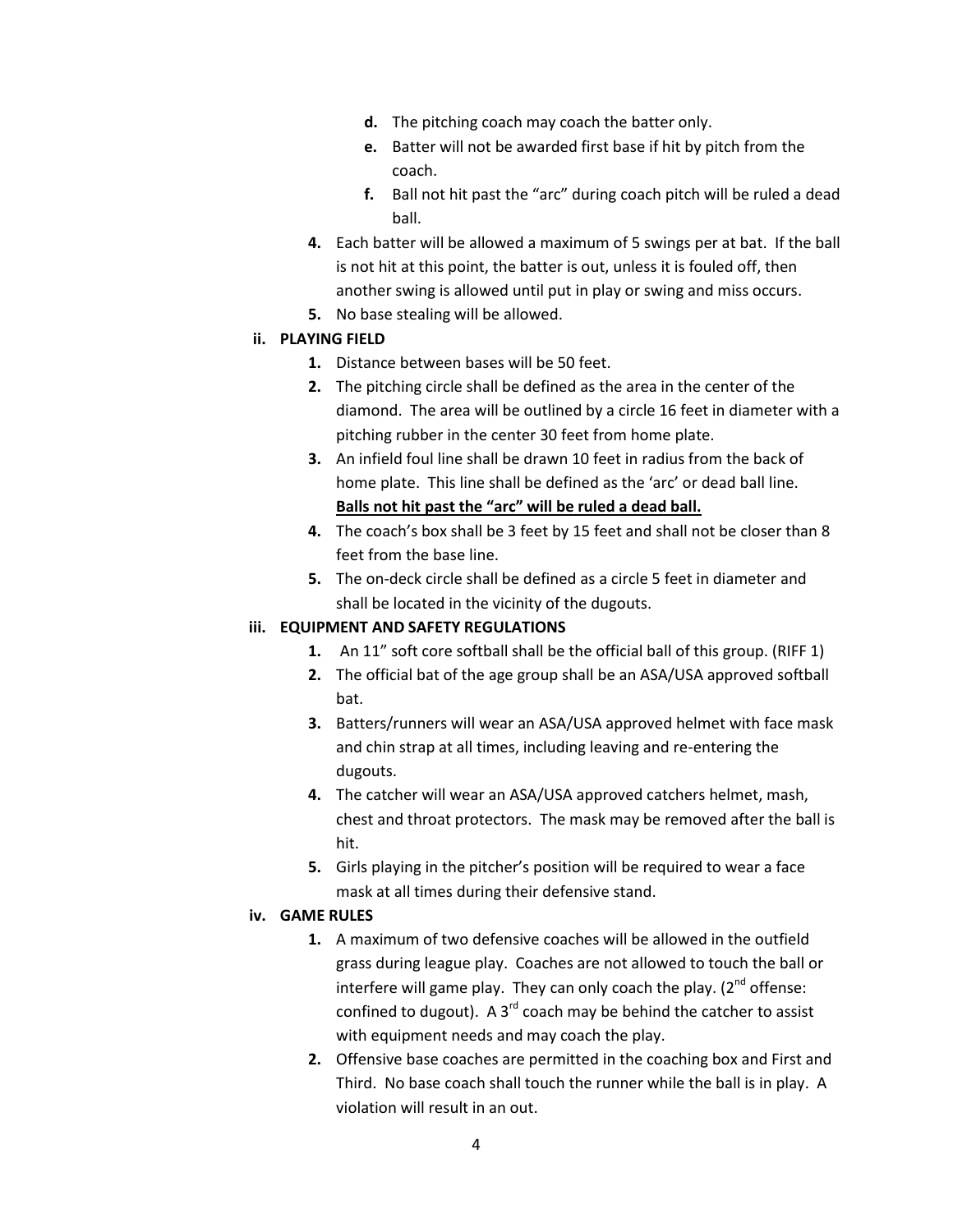**3.** All players will bat and in order listed on the lineup.

#### **v. BASE RUNNERS**

- **1.** A base runner is not allowed to leave their base until the batter hits the ball when hitting off of the batting tee. Runner may lead off when the coach is pitching, but must wait until the ball leaves the pitchers hand. The runner can also be thrown out at the base they occupied. If the runner leaves the base prior to the batter hitting the ball off of the tee, the runner will return to the base they occupied and a non-strike dead ball will be called.
- **2. On the first defensive overthrow (into fair or foul territory) while attempting an out, the runner can advance one base at risk of being thrown or tagged out by defense. Runners advancing beyond that base will be returned to the appropriate base by the umpire (based on the lead runner). The umpire reserves the right to make their best judgment of this situation during a game. Each situational circumstance may differ from one to the next and will dictate the judgment call made by the umpire.**

#### **j. PLAYING RULES AND REGULATIONS – 8U**

- **i. GENERAL**
	- **1.** ALL coaches (and bench staff) must have their ACE certification badge with them at all times. A photo image of the front and back of the badge may be presented as proof of the background check and ACE certification. If the badge or photo image cannot be presented, that person will not be allowed on the field.
	- **2. Once the offensive team has scored 5 runs, or 3 outs are recorded, that half-inning** will expire.
	- **3.** Innings 2, 3, 4 & 5 will be coach pitch. Inning 1 will be kid pitch.
		- **a.** Kid pitch innings will follow the 'no walk rule' and coach of the batter will enter the pitching circle to throw the remaining number of strikes. No ball hit results in an out.
	- **4.** No infield fly or dropped 3<sup>rd</sup> strike.
	- **5.** No base stealing will be allowed

#### **ii. PLAYING FIELD**

- **1.** Distance between bases will be 50 feet.
- **2.** The pitching circle shall be defined as the area in the center of the diamond. The area will be outlined by a circle 16 feet in diameter with a pitching rubber in the center 30 feet from home plate.
- **3.** There will be a batter's box 7 feet long and 3 feet wide. It shall extend 3 feet beyond home plate into the playing field.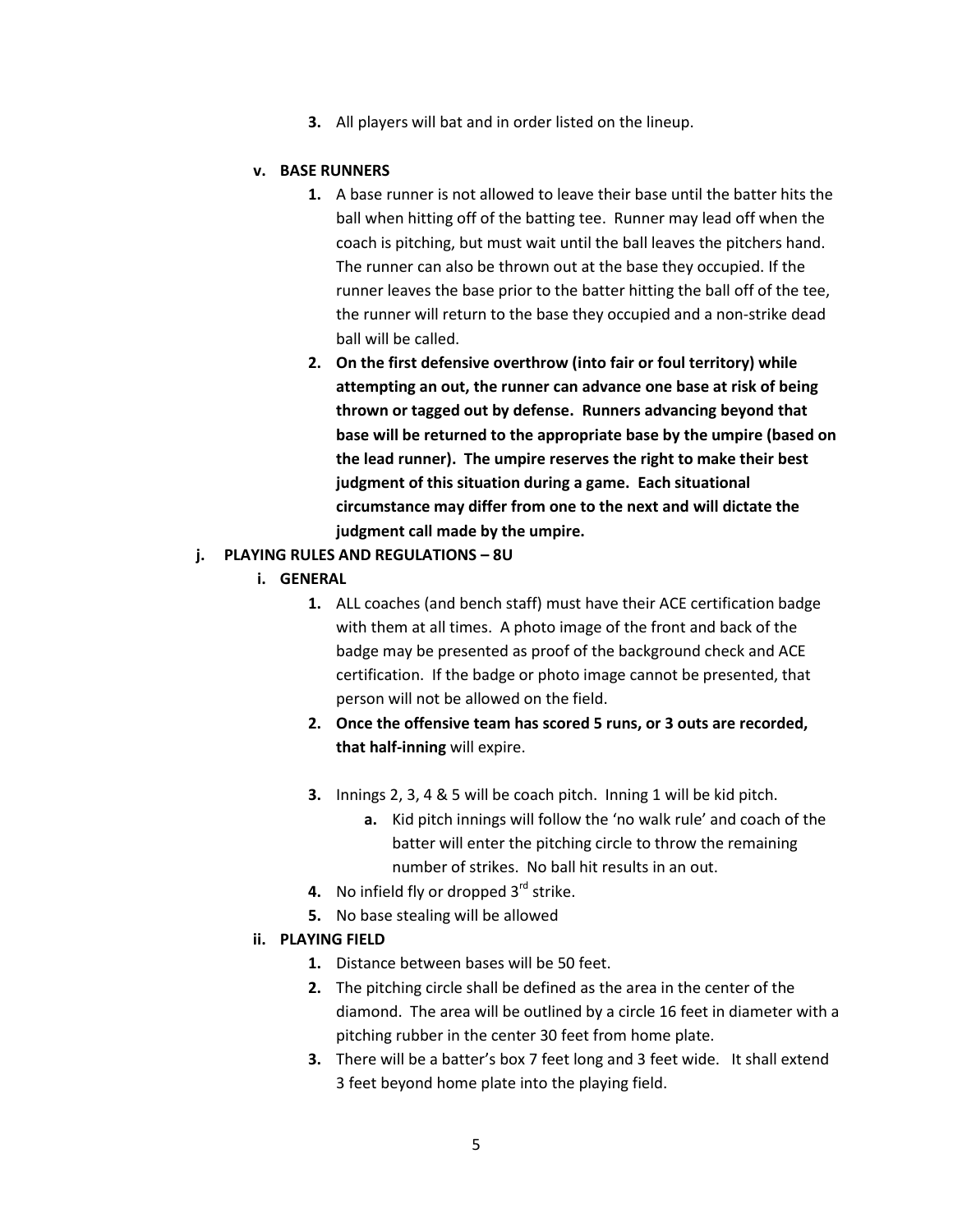- **4.** An infield foul line shall be drawn 10 feet in radius from the back of home plate.
- **5.** The coach's box shall be 3 feet by 15 feet and shall not be closer than 8 feet from the base line.
- **6.** The on-deck circle shall be defined as a circle 5 feet in diameter and shall be located in the vicinity of the dugouts.

## **iii. EQUIPMENT AND SAFETY REGULATIONS**

- **1.** An 11" ( soft core softball shall be the official ball of this group. (RIFF 10)
- **2.** The official bat of the age group shall be an ASA/USA approved softball bat.
- **3.** Batters/runners will wear an ASA/USA approved helmet with face mask and chin strap at all times, including leaving and re-entering the dugouts.
- **4.** The catcher will wear an ASA/USA approved catchers helmet, mash, chest and throat protectors. The mask may be removed after the ball is hit.
- **5.** Girls playing in the pitcher and all infield positions will be required to wear a face mask at all times during their defensive stand.

## **iv. GAME RULES**

- **1.** A maximum of two defensive coaches will be allowed in the outfield grass during league play. Coaches are not allowed to touch the ball or interfere will game play. They can only coach the play.  $(2^{nd}$  offense: confined to dugout). It is recommended that a  $3<sup>rd</sup>$  coach be behind the catcher to assist in pace of play should the ball get by the catcher when a pitch is thrown. The  $3^{rd}$  coach may not interfere with any other aspect of play.
- **2.** Offensive base coaches are permitted in the coaching box and First and Third. No base coach shall touch the runner while the ball is in play. A violation will result in an out.
- **3.** All players will bat and in order listed on the lineup.
- **4.** Coach pitch rules:
	- **a.** Pitcher/coach shall pitch from the pitcher's circle and both feet must remain within the circle. If one or both feet leave the circle, the pitch will be ruled a dead ball strike.
	- **b.** The pitcher shall be the coach from the team that is at bat.
	- **c.** The defensive pitcher must have at least one foot inside the pitcher's circle.
	- **d.** The pitching coach may coach the batter only.
	- **e.** Batter is not awarded first base if the pitching coach hits the batter with the ball.
- **5.** A batter may square to bunt and bunt the ball. Batter may decide to pull back and if they do, they no longer can hit at that pitch. If they do,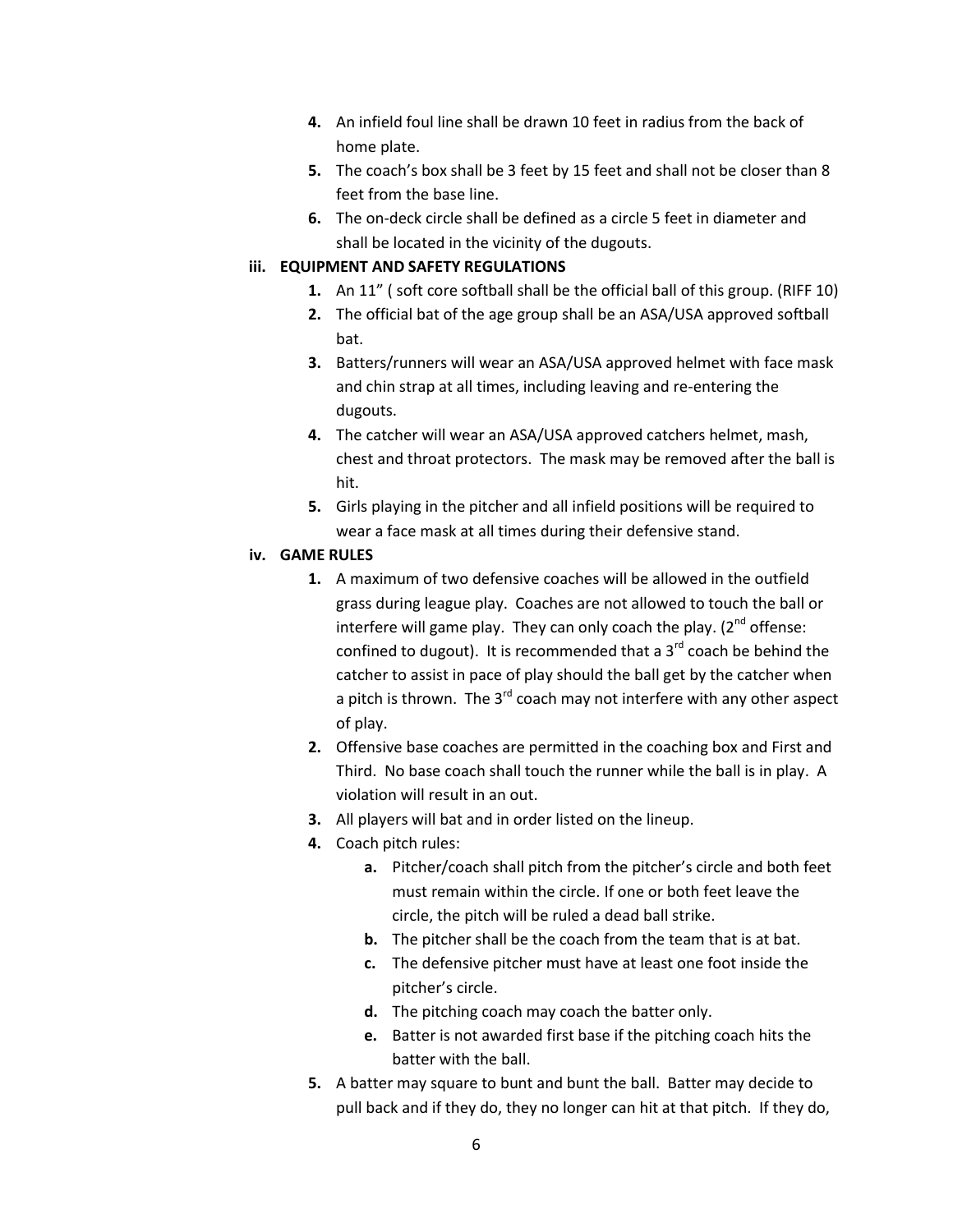the batter will be out and no runners may advance. BUNTING IS ONLY ALLOWED DURING KID PITCH. A dead ball and a strike called if coach is pitching.

- **6.** A base runner is allowed to leave the base when the pitcher or coach/pitcher has released the ball. If the runner leaves early, the runner will be called out. The runner can also be thrown out at the base they occupied.
- **7. On the first defensive overthrow (into fair or foul territory) while attempting an out, the runner can advance one base at risk of being thrown or tagged out by defense. Runners advancing beyond that base will be returned to the appropriate base by the umpire (based on the lead runner). The umpire reserves the right to make their best judgment of this situation during a game. Each situational circumstance may differ from one to the next and will dictate the judgment call made by the umpire.**
- **8.** Hit by pitch Determination of awarding first base due to hit by pitch by kid pitcher will be at the judgment of the umpire in accordance with USA Softball rule book.

#### **b. PLAYING RULES AND REGULATIONS – 10U**

- **i. GENERAL**
	- **1.** ALL coaches (and bench staff) must have their ACE certification badge with them at all times. A photo image of the front and back of the badge may be presented as proof of the background check and ACE certification. If the badge or photo image cannot be presented, that person will not be allowed on the field.
	- **2.** The game consists of 6 innings. A minimum of 3 full innings is required to constitute a completed game.
	- **3.** Once an offensive team has scored 6 runs, or 3 outs are recorded, that half-inning will expire.
	- **4.** Player pitches the entire game including the 'no walk' rule.
		- **a.** Coach of the batter will pitch the remain**i**ng strikes to the batter.
		- **b.** No hit ball results in an out.

#### **ii. PLAYING FIELD**

- **1.** Distance between bases will be 60 feet.
- **2.** The pitching circle shall be defined as the area in the center of the diamond. The area will be outlined by a circle 16 feet in diameter with a pitching rubber in the center 35 feet from home plate.
- **3.** There will be a batter's box 7 feet long and 3 feet wide. It shall extend 3 feet beyond home plate into the playing field.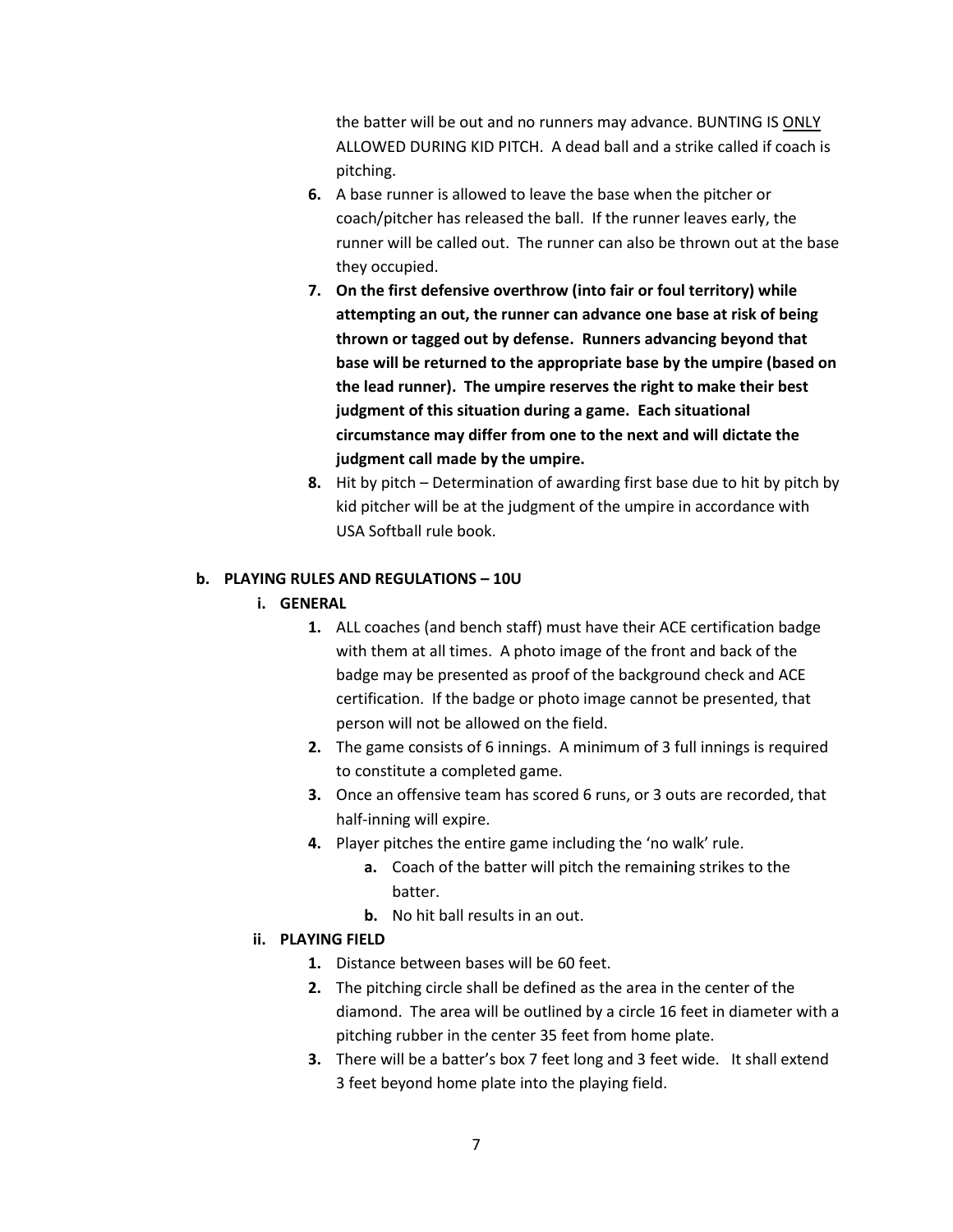- **4.** The coach's box shall be 3 feet by 15 feet and shall not be closer than 8 feet from the base line.
- **5.** The on-deck circle shall be defined as a circle 5 feet in diameter and shall be located in the vicinity of the dugouts.

## **iii. EQUIPMENT AND SAFETY REGULATIONS**

- **1.** An 11" (hard-core Dream Seam) softball shall be the official ball of this age group.
- **2.** Bats must meet ASA/USA specifications and be rated for fast pitch.
- **3.** Batters/runners will wear an ASA/USA approved helmet with face mask at all times, including a chin strap, even when leaving and entering the dugout.
- **4.** The catcher will wear an ASA/USA approved catchers helmet, mash, chest and throat protectors. The mask may be removed after the ball is hit.
- **5.** Girls playing in the pitcher's and all infield positions will be required to wear a face mask at all times during their defensive stand.

## **iv. GAME RULES**

- **1.** 9 or 10 players may be used at the discretion of each manager. This decision must be made prior to the start of the game. If a  $10<sup>th</sup>$  players is elected, four outfielders designated as left, left-center, right, and rightcenter will be used.
- **2.** A maximum of 6 players, including the pitcher and catcher may be in the infield.
- **3.** No dropped 3<sup>rd</sup> strike rule or infield fly will be used during league play.
- **4.** Th<sup>e</sup> batter will be considered out after three strikes. If 4 balls occur first, the manager/coach will then pitch to the batter.
- **5.** The 'no walk' rule shall apply as follows:
	- **a.** A batter shall not be allowed to advance to first base after the pitcher has thrown 4 balls, before the  $3^{rd}$  strike.
	- **b.** In lieu of a walk (base on balls) being awarded to the batter, a designated manager/coach will pitch to the batter the remaining count of strikes.
- **6.** Coach pitch rules:
	- **a.** Pitcher/coach shall pitch from the pitcher's plate.
	- **b.** The pitcher will be the manager/coach from the team that is at bat.
	- **c.** The defensive pitcher must have at least one foot inside the pitcher's circle.
	- **d.** The pitching coach may coach the batter only.
	- **e.** Batter is not awarded first base if the pitching coach hits the batter with the ball.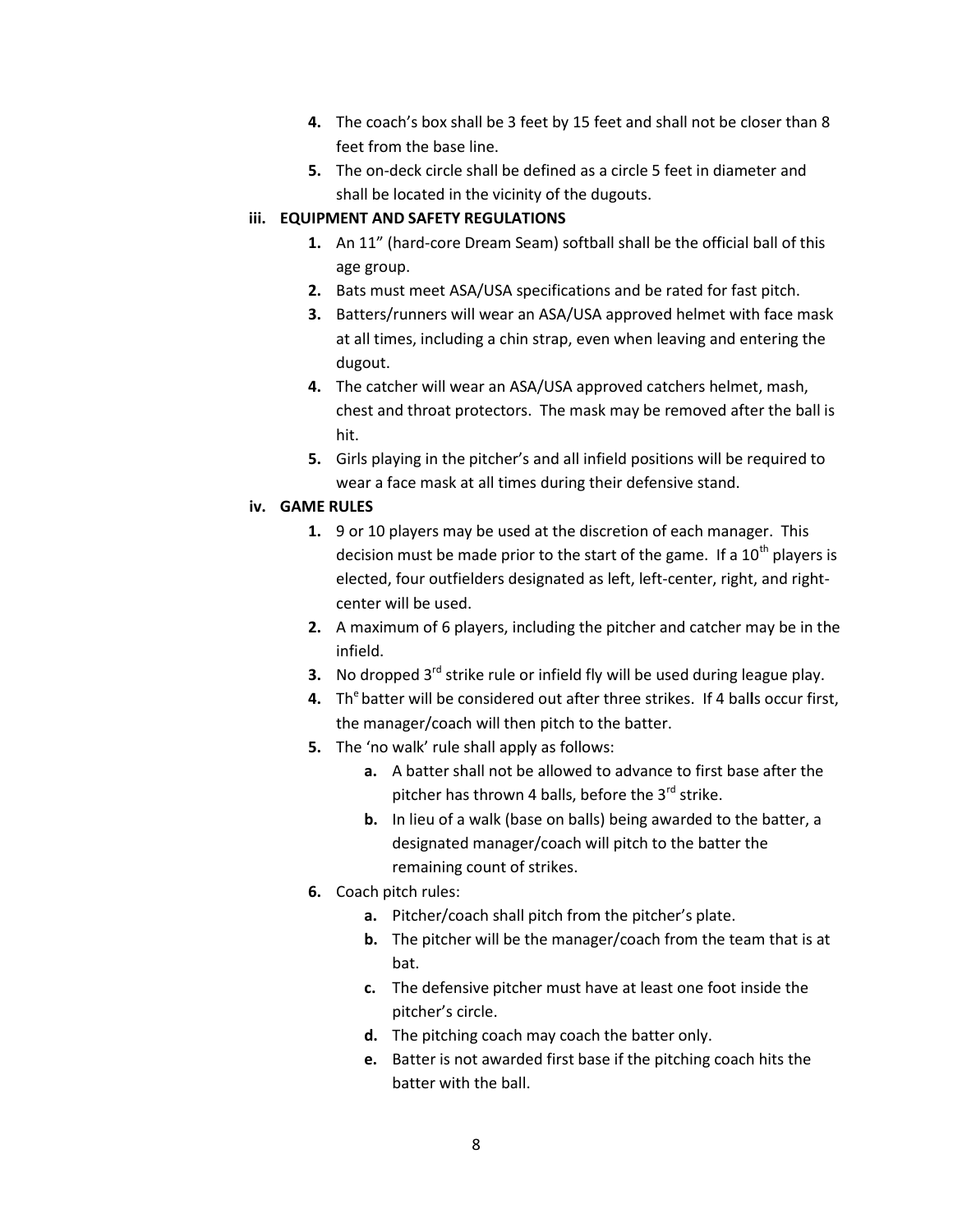- **f.** The catcher will throw the ball back to the defensive pitcher rather than the pitcher/coach.
- **7.** Bunting is allowed during kid pitch ONLY.
- **8.** A base runner may steal Second and Third base while a player is pitching. Under no circumstances can a base runner steal Home, including pick-off overthrows.
- **9.** A base runner may steal more than one base at a time, but cannot advance past third base.
- **10.** A runner may not score from third base on an unbatted ball.
- **11.** Any runner that has left a base may be picked off. The runner may advance to the next base on an overthrow, but cannot advance past third base.
- **12.** Hit by pitch Determination of awarding first base due to hit by pitch by kid pitcher will be at the judgment of the umpire in accordance with USA Softball rule book.

## **c. PLAYING RULES AND REGULATIONS – 12U**

- **i. GENERAL**
	- **1.** ALL coaches (and bench staff) must have their ACE certification badge with them at all times. A photo image of the front and back of the badge may be presented as proof of the background check and ACE certification. If the badge or photo image cannot be presented, that person will not be allowed on the field.
	- **2.** The game consists of 7 innings.
	- **3.** Once an offensive team has scored 6 runs, or 3 outs are recorded, that half-inning will expire.
	- **4.** Dropped 3<sup>rd</sup> strike, infield fly rule, and stealing <sup>o</sup>f any base are allowed.

## **ii. PLAYING FIELD**

- **1.** Distance between bases wil**l** be 60 feet.
- **2.** The pitching circle shall be defined as the area in the center of the diamond. The area will be outlined by a circle 16 feet in diameter with a pitching rubber in the center 40 feet from home plate.
- **3.** There will be a batter's box 7 feet long and 3 feet wide. It shall extend 3 feet beyond home plate into the playing field.
- **4.** The coach's box shall be 3 feet by 15 feet and shall not be closer than 8 feet from the base line.
- **5.** The on-deck circle shall be defined as a circle 5 feet in diameter and shall be located in the vicinity of the dugouts.

#### **iii. EQUIPMENT AND SAFETY REGULATIONS**

- **1.** A 12" (hard core Dream Seam) softball shall be the official ball of this age group.
- **2.** Bats must meet ASA/USA specifications and be rated for fast pitch.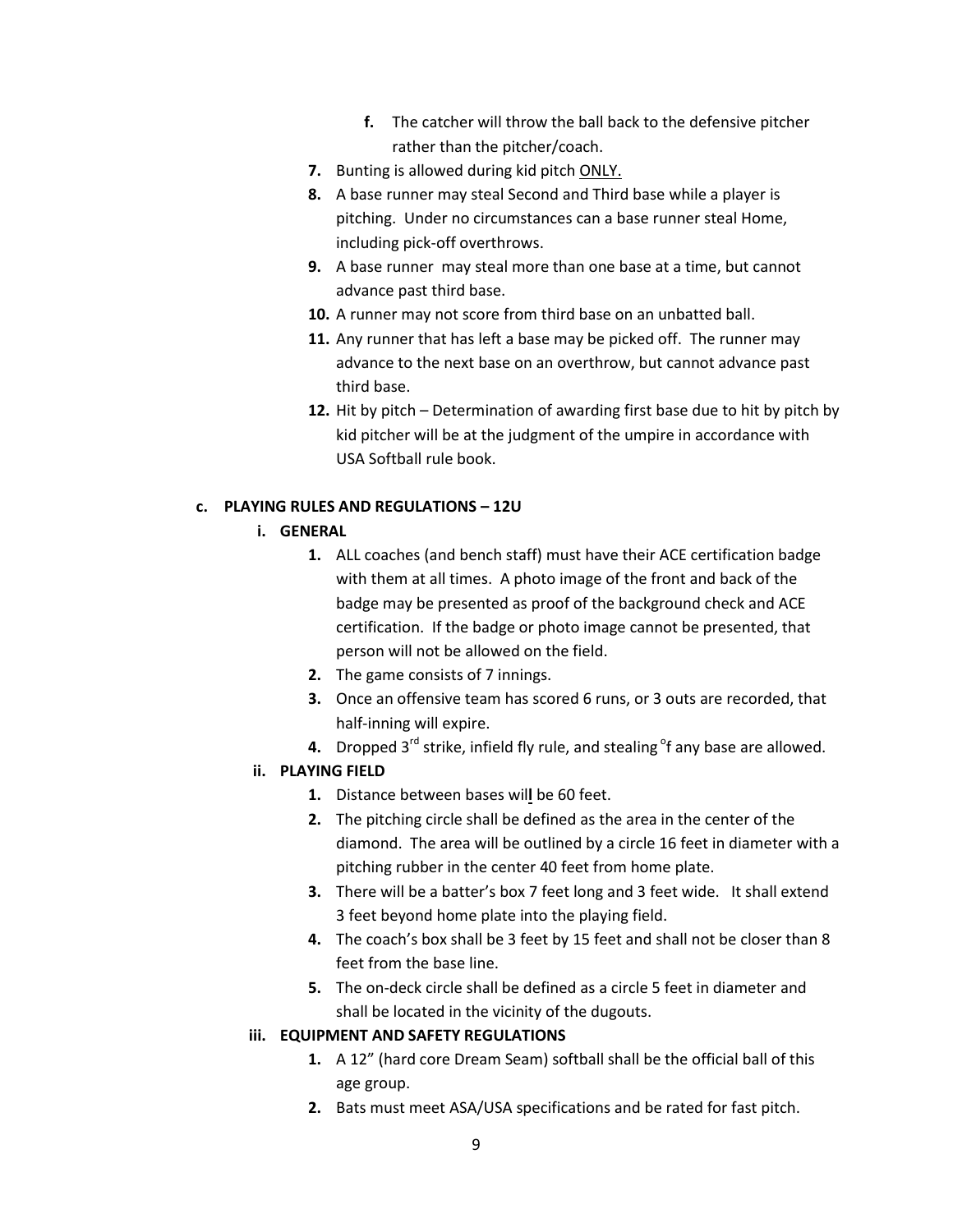- **3.** Batters/runners will wear an ASA/USA approved helmet with face mask at all times, including a chin strap, even when leaving and entering the dugout.
- **4.** The catcher will wear an ASA/USA approved catchers helmet, mash, chest and throat protectors. The mask may be removed after the ball is hit.
- **5.** Girls playing in the pitcher's and all infield positions will be required to wear a face mask at all times during their defensive stand.

## **iv. GAME PLAYING RULES**

**1.** A maximum of 6 players, including the pitcher and catcher may be in the infield, with a total of 9 players on the field during the defensive stand.

# **d. MANAGER/COACH RULES OF CONDUCT**

# **i. GENERAL**

- **1.** Must successfully pass a completed background check through ASA/USA.
- **2.** ALL coaches (and bench staff) must have their ACE certification badge with them at all times. A photo image of the front and back of the badge may be presented as proof of the background check and ACE certification. If the badge or photo image cannot be presented, that person will not be allowed on the field.
- **3.** Must successfully complete the appropriate level of ACE training through ASA/USA.
	- **a.** Incompletion of #1, #2 or both can/will result in removal from any contact with the players during that game. If no other manager/coach is present with these requirements during the allotted game slot, the game will result in a forfeit and the standings will be reflected as a loss.
- **4.** Manager/coach must act accordingly at all times.
	- **a.** No foul/obscene language will be tolerated at any time.
		- **i.** Any violation will result in removal from the game/park at the judgment of the home plate umpire.
		- **ii.** Repeated offenses of this nature could result in a revocation of coaching privileges for the remainder of the season, or be indefinite.
- **5.** Manager/coach must remain in coach's box during offense, unless a time-out is called.
- **6.** No manager/coach shall interfere with any play
	- **a.** Includes offense and defense
- 7. Coaches that disagree with an umpire's call may call 'time' when the play is stopped by the umpire. The coach may then approach the umpire, away from the players, to discuss the call.